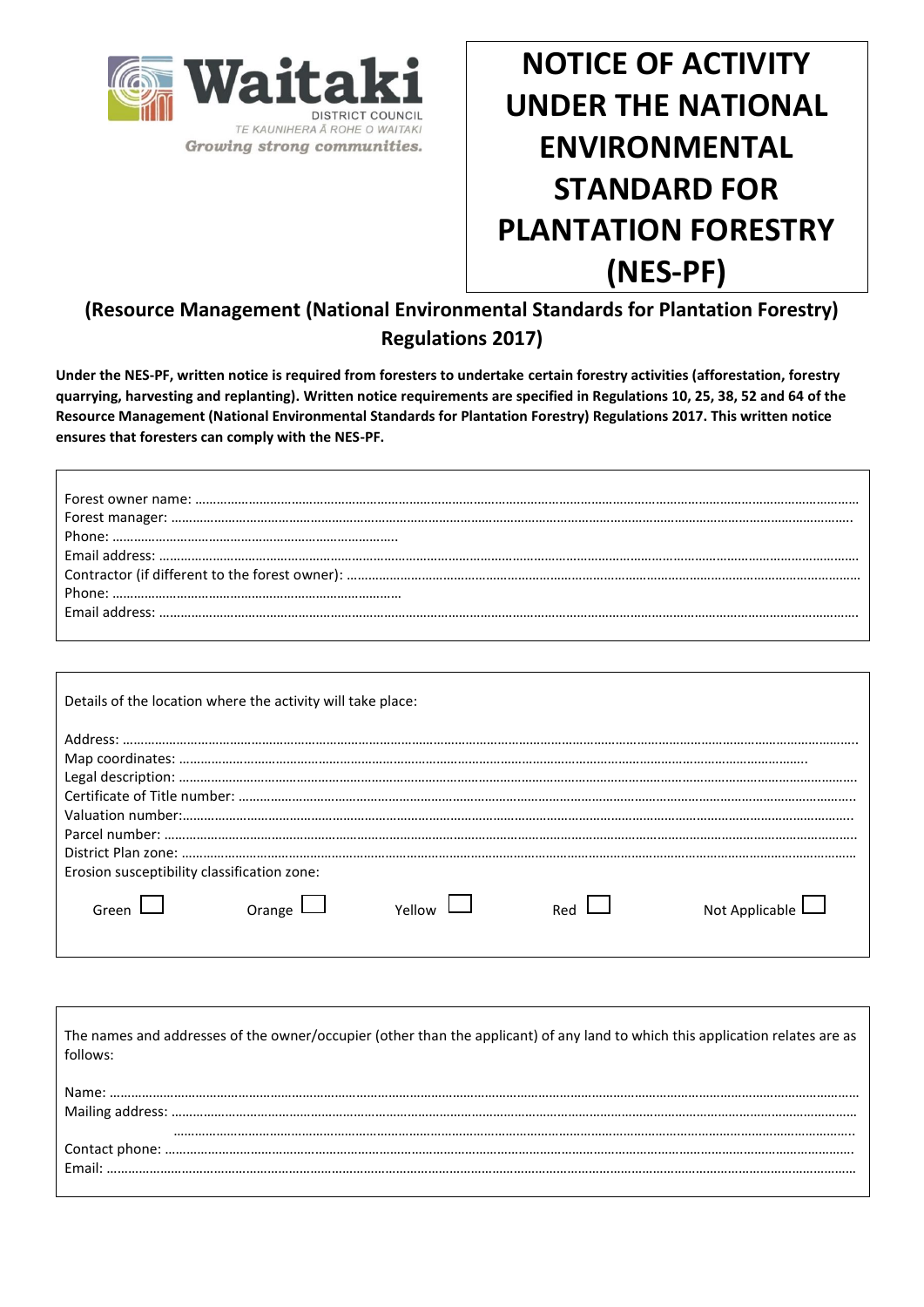#### **LOCATION MAP**

Please supply a suitably scaled location map, spatial information or aerial photograph with the locations of the proposed activities clearly identified. Roads and rivers should be identified including other identifiable landmarks.

#### **AFFORESTATION (Regulation 10)**

Notice is required for all afforestation activities and must be provided at least 20 and no more than 60 working days before commencement.

| Please provide details about why/how the setbacks were calculated: |                                                                                                                                                                                                                     |
|--------------------------------------------------------------------|---------------------------------------------------------------------------------------------------------------------------------------------------------------------------------------------------------------------|
| afforestation activities within/in relation to the overlays.       | Please provide a copy of the wilding tree calculator (as required by Regulation 11 (4)).<br>Identified District Plan Overlays - Tick any that affect the area, please provide a map identifying the location of the |
| Significant Natural Feature                                        | Sites of Natural Significance                                                                                                                                                                                       |
| <b>Outstanding Natural Landscape</b>                               | <b>Outstanding Natural Feature</b>                                                                                                                                                                                  |
| Significant Natural Area                                           |                                                                                                                                                                                                                     |

#### **FORESTRY QUARRYING (Regulation 52)**

Notice must be provided for forestry quarrying where the volume of material extracted exceeds 200m<sup>3</sup> in any calendar year. Notice must be provided at least 20 and no more than 60 working days before the commencement and annually thereafter for ongoing operations.

| Please provide a description on why/how setbacks are calculated:                                                                                                  |
|-------------------------------------------------------------------------------------------------------------------------------------------------------------------|
| Will the forestry quarry material be transported on a public road? $\Box$ Yes $\Box$ No<br>If yes, please provide a map showing the route and District Plan zone. |
| Please provide a quarry Erosion and Sediment Management Plan demonstrating compliance with Schedule 4 and Regulation                                              |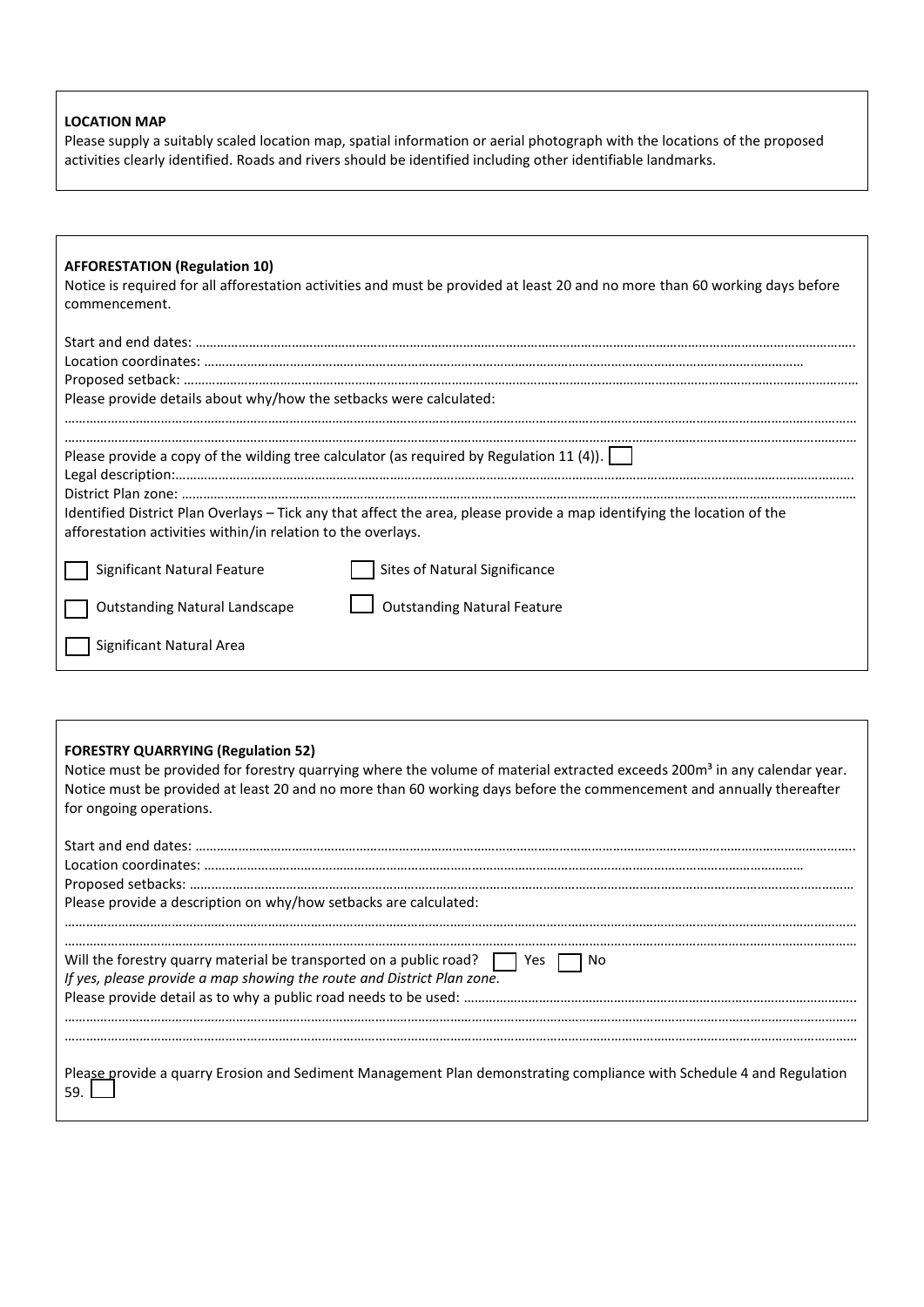## **HARVESTING (Regulation 64)**

| Notice must be provided for all harvesting activities. Notice must be provided at least 20 and no more than 60 working days |
|-----------------------------------------------------------------------------------------------------------------------------|
| before commencement and annually thereafter for ongoing operations. For salvage operations 2 days' notice is required.      |

| Please provide a Harvest Plan demonstrating compliance as required by Schedule 3 and Regulation 66. |
|-----------------------------------------------------------------------------------------------------|

| <b>REPLANTING (Regulation 78)</b>                                                                                                                                                    |
|--------------------------------------------------------------------------------------------------------------------------------------------------------------------------------------|
| Replanting must not occur in any area closer than the stump line to an adjacent significant natural area.                                                                            |
| Identified District Plan overlays - Tick any that affect the area, please provide a map identifying the location of the replanting<br>activities within/in relation to the overlays. |
| Significant Natural Feature<br>Sites of Natural Significance                                                                                                                         |
| <b>Outstanding Natural Feature</b><br><b>Outstanding Natural Landscape</b>                                                                                                           |
| Significant Natural Area                                                                                                                                                             |
|                                                                                                                                                                                      |
| Please provide a copy of the wilding tree calculator. $\Box$                                                                                                                         |

| <b>ADDITIONAL ACTIVITIES</b><br>Are there any additional activities being carried out which are covered by the NES PF regulations? If so, please select as many<br>as necessary.                                                                    |
|-----------------------------------------------------------------------------------------------------------------------------------------------------------------------------------------------------------------------------------------------------|
| Pruning and thinning to waste (selective felling of trees where the felled trees remain on the site)<br>Mechanical land preparation<br>Indigenous vegetation clearance<br>Slash traps                                                               |
| The following link provides guidance on plantation forestry and ancillary activities as well as the general provisions in the NES-<br>PF. It includes an overview of each activity and how to interpret the relevant permitted activity conditions. |
| https://www.mpi.govt.nz/growing-and-harvesting/forestry/national-environmental-standards-for-plantation-forestry/nes-pf-<br>quidance/                                                                                                               |
| If a forest operator cannot meet the permitted activity conditions, they must seek resource consent.                                                                                                                                                |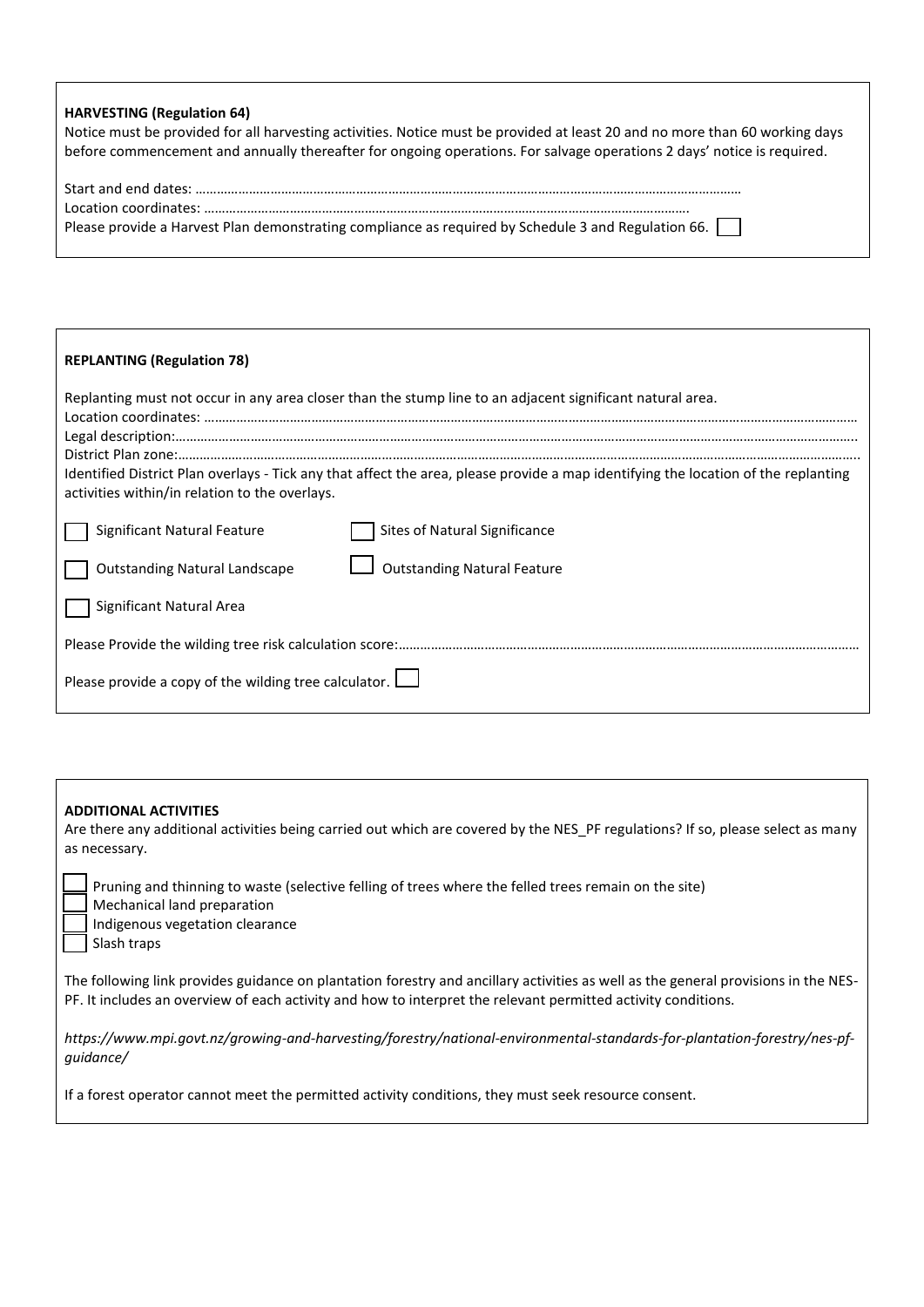| DESCRIBE THE NATURE AND PURPOSE OF THE ACTIVITY OR ACTIVITIES |
|---------------------------------------------------------------|
|                                                               |
|                                                               |
|                                                               |
|                                                               |
|                                                               |
|                                                               |
|                                                               |
|                                                               |
| (Please attach any additional information)                    |

| PROVIDE ANY ADDITIONAL SUPPORTING INFORMATION |
|-----------------------------------------------|
|                                               |
|                                               |
|                                               |
|                                               |
|                                               |
|                                               |
|                                               |
|                                               |
|                                               |
|                                               |
| (Please attach any additional information)    |

PROVIDE INFORMATION TO DEMONSTRATE HOW COMPLIANCE WILL BE ACHIEVED WITH THE RELEVANT RULES AND **CONDITIONS** 

...........................  $\dddotsc$ . . . . ... .... (Please attach any additional information)

Signature of applicant(s) or person authorised to sign on their behalf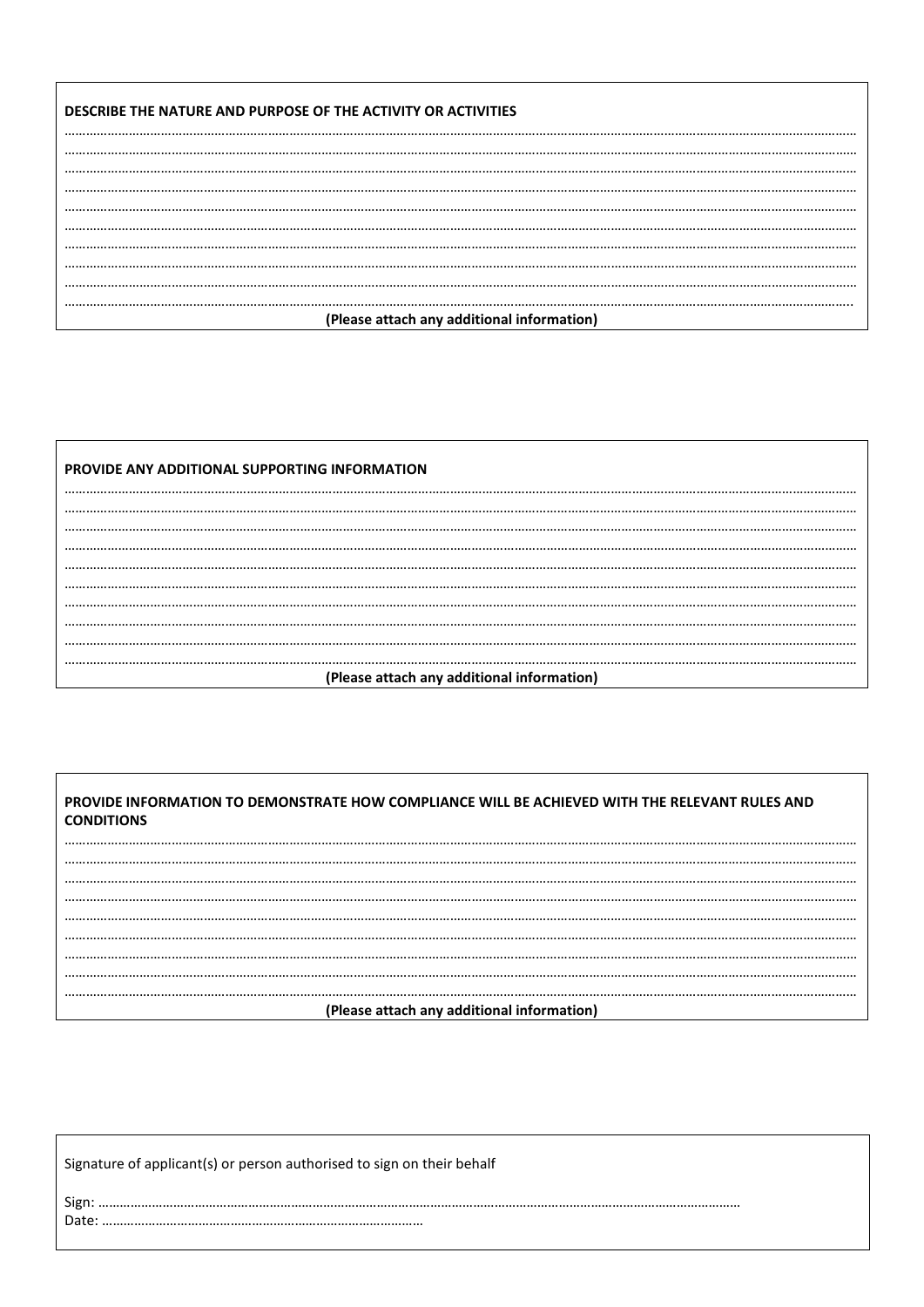## **APPENDIX A**

## **KEY MEANINGS**

**(Sourced from section 3 Resource Management (National Environmental Standards for Plantation Forestry) Regulations 2017)**

## **Afforestation:**

(a) means planting and growing plantation forestry trees on land where there is no plantation forestry and where plantation forestry harvesting has not occurred within the last 5 years; but

(b) does not include vegetation clearance from the land before planting

### **Earthworks:**

(a) means disturbance of the surface of the land by the movement, deposition, or removal of earth (or any other matter constituting the land, such as soil, clay, sand, or rock) in relation to plantation forestry; and

(b) includes the construction of forestry roads, forestry tracks, landings and river crossing approaches, cut and fill operations, maintenance and upgrade of existing earthworks, and forestry road widening and realignment; but

(c) does not include soil disturbance by machinery passes, forestry quarrying, or mechanical land preparation

### **Forestry quarrying:**

(a) means the extraction of rock, sand, or gravel for the formation of forestry roads and construction of other plantation forestry infrastructure, including landings, river crossing approaches, abutments, and forestry tracks,—

(i) within a plantation forest; or

(ii) required for the operation of a plantation forest on adjacent land owned or managed by the owner of the plantation forest; and

(b) includes the extraction of alluvial gravels outside the bed of a river, extraction of minerals from borrow pits, and the processing and stockpiling of material at the forest quarry site; but

(c) does not include earthworks, mechanical land preparation, or gravel extraction from the bed of a river, lake, or other water body

#### **Harvesting:**

(a) means felling trees, extracting trees, thinning tree stems and extraction for sale or use (production thinning), processing trees into logs, or loading logs onto trucks for delivery to processing plants; but

(b) does not include—

- (i) milling activities or processing of timber; or
- (ii) clearance of vegetation that is not plantation forest trees